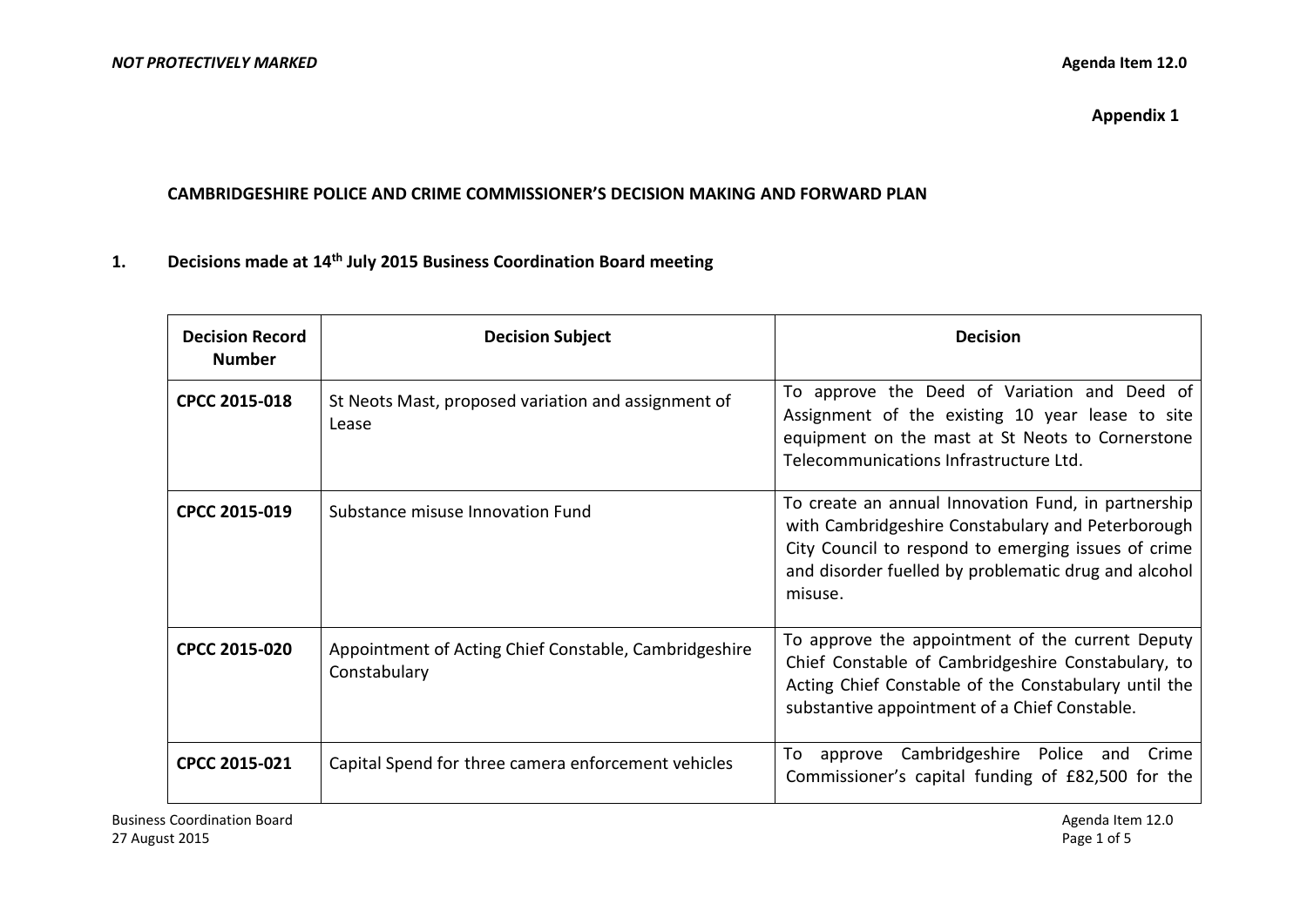|               |                                             | purchase of three camera enforcement vehicles for<br>Cameras, Tickets, and Collisions for Cambridgeshire<br>Constabulary |
|---------------|---------------------------------------------|--------------------------------------------------------------------------------------------------------------------------|
| CPCC 2015-022 | National Police Coordination Centre (NPoCC) | To sign the NPoCC Section 22A Collaboration<br>Agreement under the Police Act 1996 (as amended)                          |

# **2. Decisions made following approval at Business Coordination Board meeting on 14 th July 2015**

| <b>Decision Record</b><br><b>Number</b> | Date Decision Made | <b>Decision Subject</b> | <b>Decision</b> |
|-----------------------------------------|--------------------|-------------------------|-----------------|
|                                         |                    | <b>NONE</b>             |                 |

### **3. Decisions made outside of the Business Coordination Board meeting for the period 15 th July 2015 to 26th August 2015**

| <b>Decision Record</b><br><b>Number</b> | <b>Date Decision</b><br><b>Made</b> | <b>Decision subject</b> | <b>Decision</b> |
|-----------------------------------------|-------------------------------------|-------------------------|-----------------|
| <b>None</b>                             |                                     |                         |                 |

## **4. Decisions to be considered at 27th August 2015 Business Coordination Board meeting**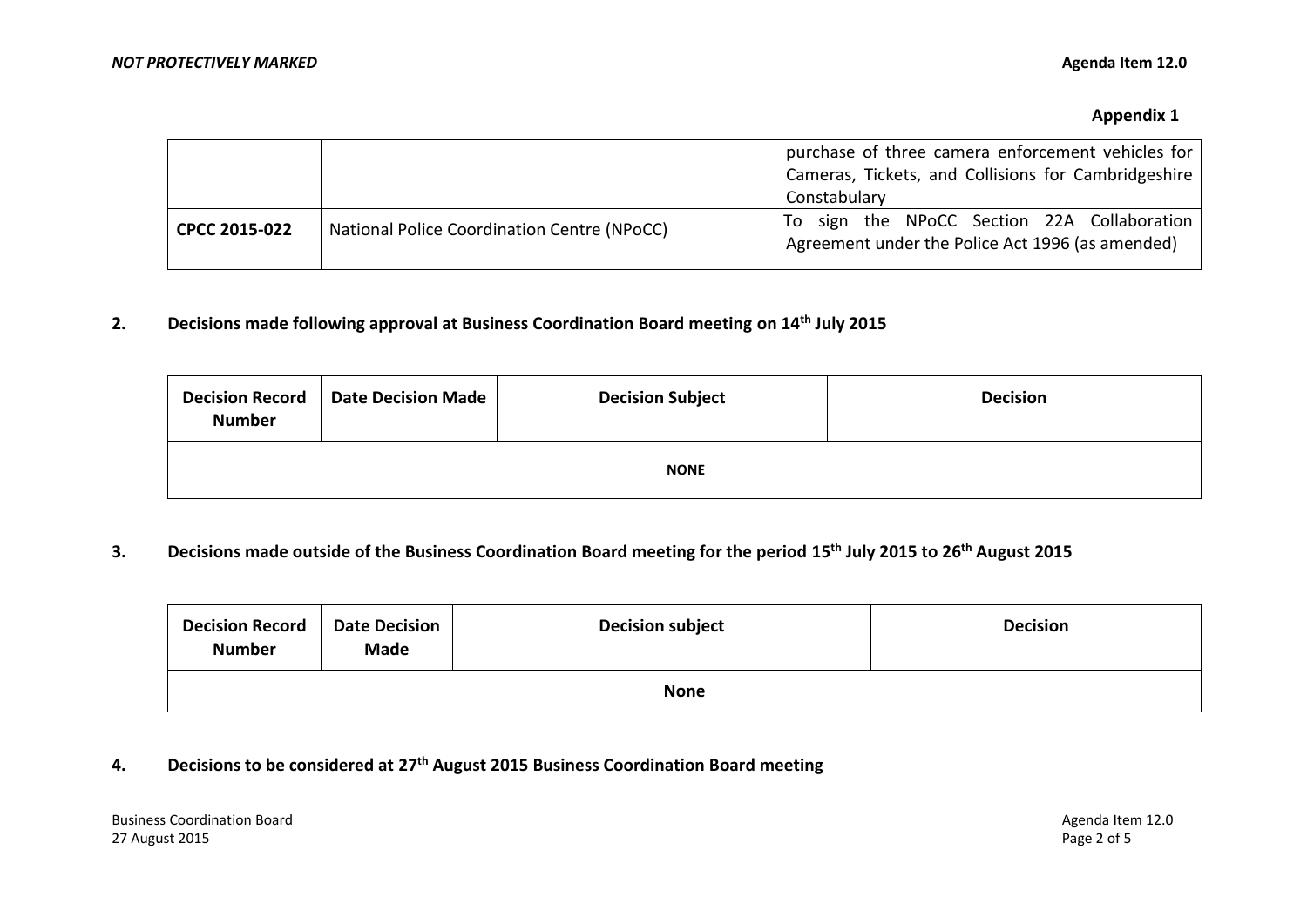| <b>Decision Record</b><br><b>Number</b> | <b>Decision Subject</b>                                                            | <b>Decision</b>                                                                                                                                                                                                                                                                                           |
|-----------------------------------------|------------------------------------------------------------------------------------|-----------------------------------------------------------------------------------------------------------------------------------------------------------------------------------------------------------------------------------------------------------------------------------------------------------|
| CPCC 2015-023                           | S22A agreement South East and Eastern Region Police<br><b>Insurance Consortium</b> | To approve S22A agreement under the Police Act<br>1996 to be a party to the South East & Eastern Region<br>Police Insurance Consortium                                                                                                                                                                    |
| CPCC 2015-024                           | <b>Yaxley Office Transfer</b>                                                      | To approve the Transfer of the freehold interest in<br>1 Queen Street, Yaxley to Cambridgeshire Police<br>Federation for £205,000.                                                                                                                                                                        |
| CPCC 2015-025                           | <b>Casualty Reduction and Support Fund</b>                                         | To create a Casualty Reduction and Support Fund<br>("the Fund"), from Cambridgeshire Constabulary's<br>("the Constabulary") underspend from the<br>collaborated Bedfordshire Police, the Constabulary,<br>and Hertfordshire Constabulary's Camera, Ticket and<br>Collision (CTC) underspend from 2014/15. |
| CPCC 2015-026                           | <b>Vehicle Workshop</b>                                                            | To approve the land purchase of £296,450+vat and<br>construction £1,003,550+vat of a vehicle workshop at<br>the Lakes Business Park, St Ives.                                                                                                                                                             |
| CPCC 2015-027                           | <b>Scheme of Governance and Financial Regulations</b>                              | To approve the updated Bedfordshire,<br>Cambridgeshire and Hertfordshire Common Scheme<br>of Governance and the Common Financial<br>Regulations.                                                                                                                                                          |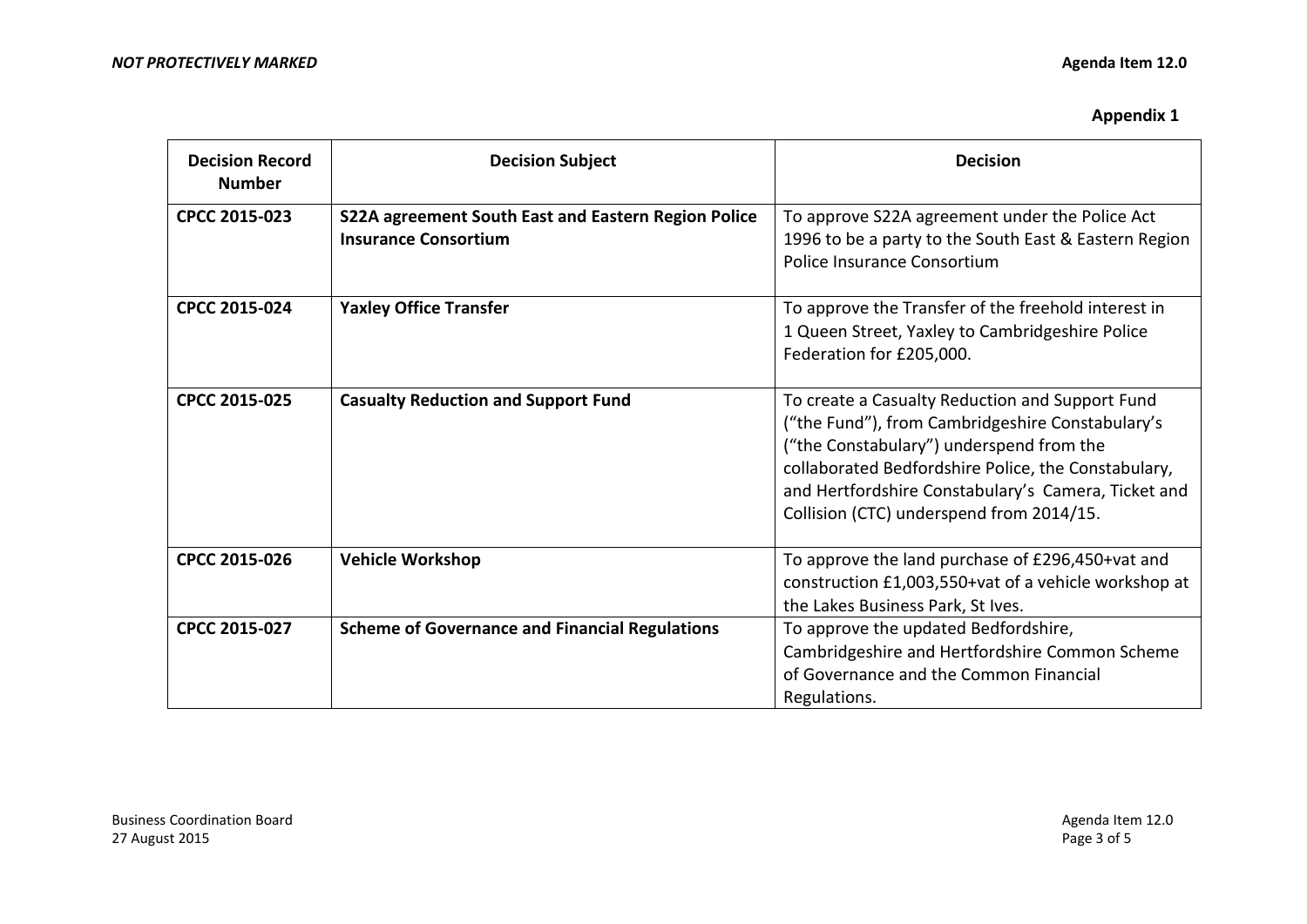**Appendix 1**

# **5. Forward Plan of Business Coordination Board Agenda Items**

| Date                                                                                                                                                                                                                                        | Report                                                                                                                                                                                                          |
|---------------------------------------------------------------------------------------------------------------------------------------------------------------------------------------------------------------------------------------------|-----------------------------------------------------------------------------------------------------------------------------------------------------------------------------------------------------------------|
| Monthly standing<br>items                                                                                                                                                                                                                   | Operational Update, Finance Sub Group minutes, Force Executive Board minutes, Decision Notices. Cambridgeshire<br>Constabulary's response to Her Majesty's Inspectorate of Constabulary' reports <sup>1</sup> . |
| Quarterly<br>standing items                                                                                                                                                                                                                 | Professional Standards Department Alliance Sub-Group minutes, Performance Working Group meeting minutes.                                                                                                        |
| In addition to the standing items, the forthcoming decisions and following reports will be reported to the Business Coordination Board<br>but these maybe subject to change. Equally, other papers may be added dependent on business need. |                                                                                                                                                                                                                 |
|                                                                                                                                                                                                                                             | Licence Renewal St Ives Police Station*                                                                                                                                                                         |
|                                                                                                                                                                                                                                             | Local Resilience and Civil Contingencies                                                                                                                                                                        |
|                                                                                                                                                                                                                                             | Use of Force                                                                                                                                                                                                    |
|                                                                                                                                                                                                                                             | <b>Computer Enabled Crime</b>                                                                                                                                                                                   |